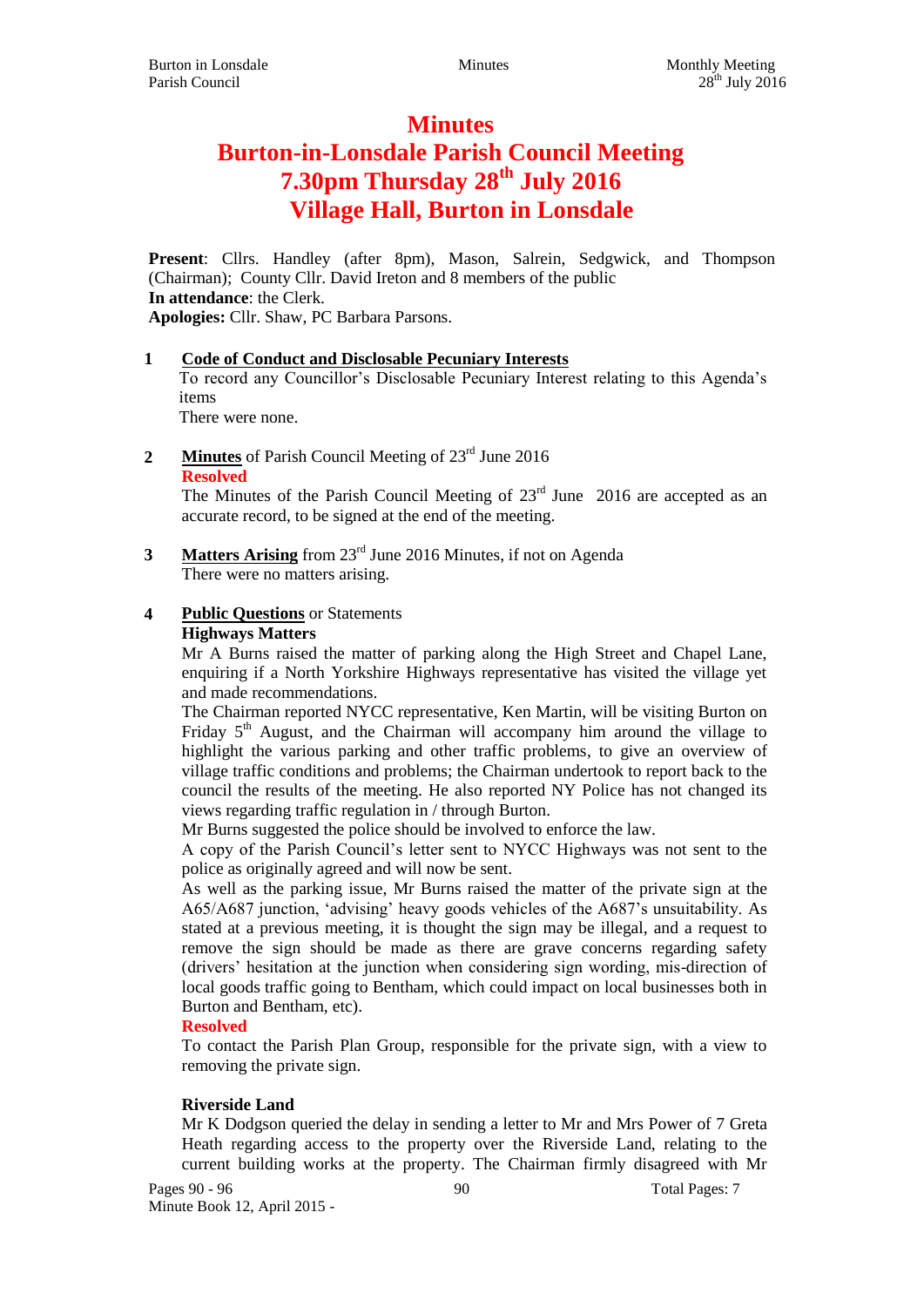Dodgson's comments, citing the Council's undertaking to write the letter, which was sent within one week of the last meeting. There followed a lengthy discussion as to whether the resident has the right to go over the Riverside Land, and Mr Dodgson requesting the Parish Council stops activity he considers to be outside of the current agreement between the Parish Council and Mr and Mrs Power and amounts to trespass. The law regarding property maintenance rights will be researched by the Clerk. The Chairman closed the item as it was evident the matter could not be resolved quickly within the timescale of the current meeting. He proposed and it was **Resolved**

This item be placed on the September meeting, and allow Mr and Mrs Power the opportunity of responding.

# **5 Reports**

#### **a) Police**

There was no report for Burton, save that an enquiry regarding a missing person was made last month.

#### **b) North Yorks County Councillor David Ireton**

Cllr. Ireton reported that NYCC is putting more money into broadband connectivity in the county; however, the additional funding will not improve remote rural areas' connectivity.

Highways matters: please see Public Questions and Statements item above.

#### c) **Craven District Councillors**

Planning Matters

Consultation on emerging preferred housing sites in Craven's draft Local Plan 22nd July to 19th August 2016

The Chairman (as a District Councillor) reported the publication of the second draft of the Local Plan which gives a final opportunity to comment on the proposals for development in Burton until 2032.

 The main change from the earlier plan was the withdrawal of site BU013, off Brookland, for reasons summarised:

*Site is severely constrained by lack of access, fluvial flood risk and the potential negative impact on the conservation area and listed buildings* There had been several objections from residents, detailed in the report, now in the Parish Council's records for future reference.

Further, the site of the former Richard Thornton's School (BU012) is now included in proposed development land (class C3 residential).

Finally, the BU001 site, off Ireby Road remains in the plan.

Comments invited from councillors and the floor demonstrated great concern regarding the poor access from the Ireby Road to/from the A687, together with lack of pedestrian walkway along Ireby Road itself.

#### **Resolved**

To inform Craven District Council of the Parish Council's concerns regarding impact on road safety of proposed site off Ireby Road.

**15/2016/16790**: Noted: Decision re Application to remove condition 7 of original planning permission (5/15/128) and allow unrestricted occupancy of both properties – Sycamores and Beeches Cottage, Barnoldswick Lane, LA6 3LZ: **refused**

#### d) **Clerk**

YLCA: correspondence has been circulated to Councillors. Correspondence: has been circulated to Councillors: no items requiring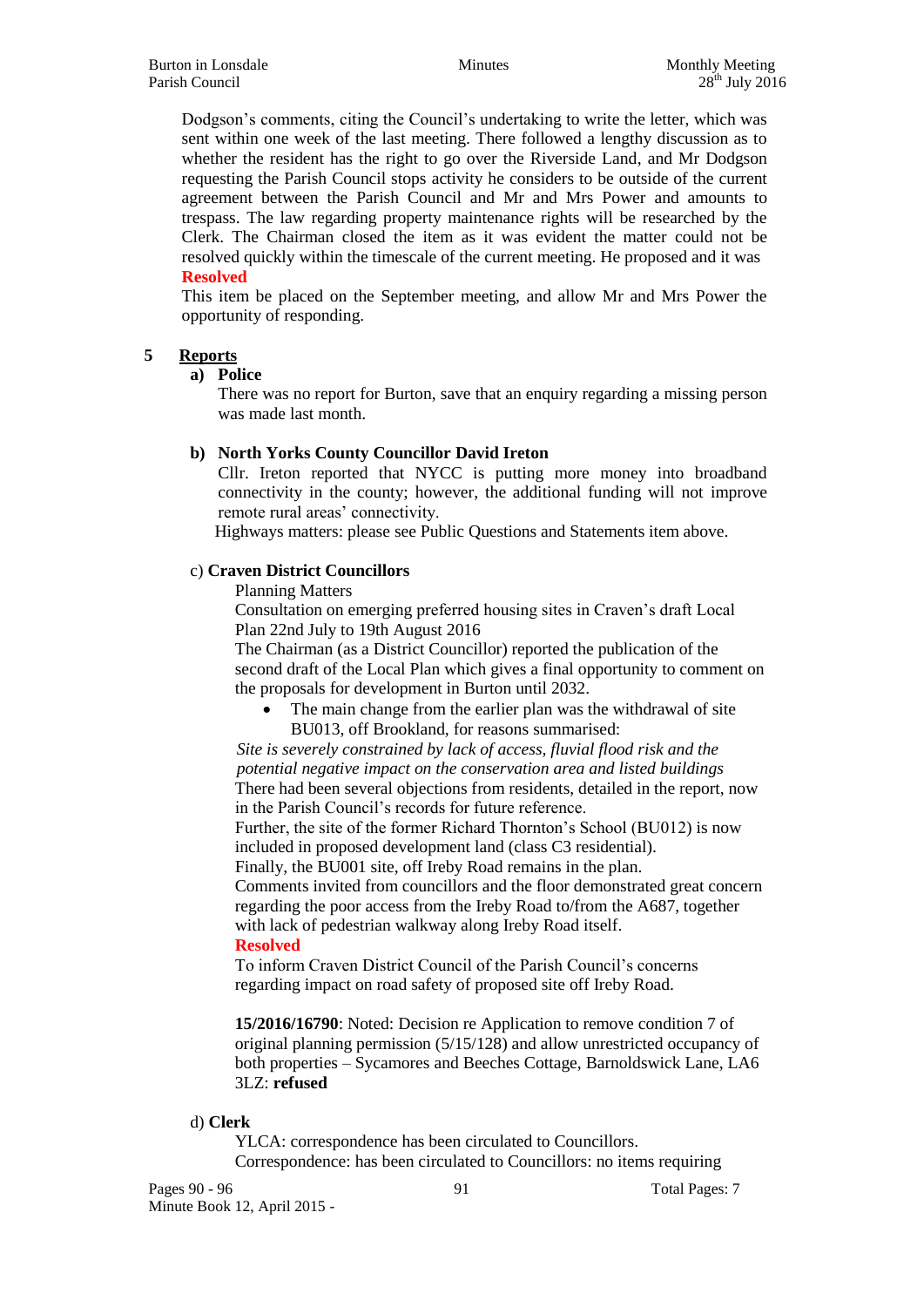action.

## **6 Finance Matters**

#### **a) Bank balances, including receipts since statement date** The Clerk reported the bank balances as per the Appendix.

## **b) Approval of payments of budgeted and non budgeted items Resolved**

To approve the July payments as prepared by the Clerk, as per Appendix. The Clerk requested authority to pay the grass cutting contractor for the July grass cuts as the invoice, for an estimated £450, including additional work to original tender, would arrive shortly, and the Council would not be meeting until the end of September to authorise payment.

#### **Resolved**

Clerk to prepare payment for July grass cuts when invoice received.

#### **c) Annual Return 2016**

The Clerk reported the external auditor's report and final Annual Return must be published by  $30<sup>th</sup>$  September; it is noted the external auditor's report has not vet been received.

## **d) Annual Risks assessments, including Sports Pavilion**

It was noted the risk assessment for the Sports Pavilion has not yet been completed; The Chairman assured the meeting it would be completed by the September meeting.

#### **e) Burton Pals with Trowels: request for financial support re village signs project**

The Chairman informed the meeting the project to erect village name signs at the east and west ends of the village is at a point now requiring formal agreement between the Parish Council and Burton Pals with Trowels that the Parish Council will adopt the project and BPwT will donate a sum of money toward the project.

#### **Resolved**

The Parish Council adopts the village name signs project, and is happy to accept a financial donation from Burton Pals with Trowels toward the project.

#### **f) Electricity supply – alternative provider**

The Clerk informed the meeting the current provider (Eon) has increased its daily standing charge from 27 pence per day to 48 pence per day. **Resolved**

To research alternative providers' tariffs and report to the September meeting.

# **7 Reports**

## **a) Parish Councillors**

Cllr Salrein noted

- the seat placed to the right of the War Memorial has been moved to the left hand side and requested it be reinstated on the right hand side.
- Standing water at the entrance to Manor Close requires attention to the road drains. The Chairman undertook to mention the item at his meeting with NYCC on  $5<sup>th</sup>$  August.

Cllr Sedgwick reported a resident has complained about a car parked at the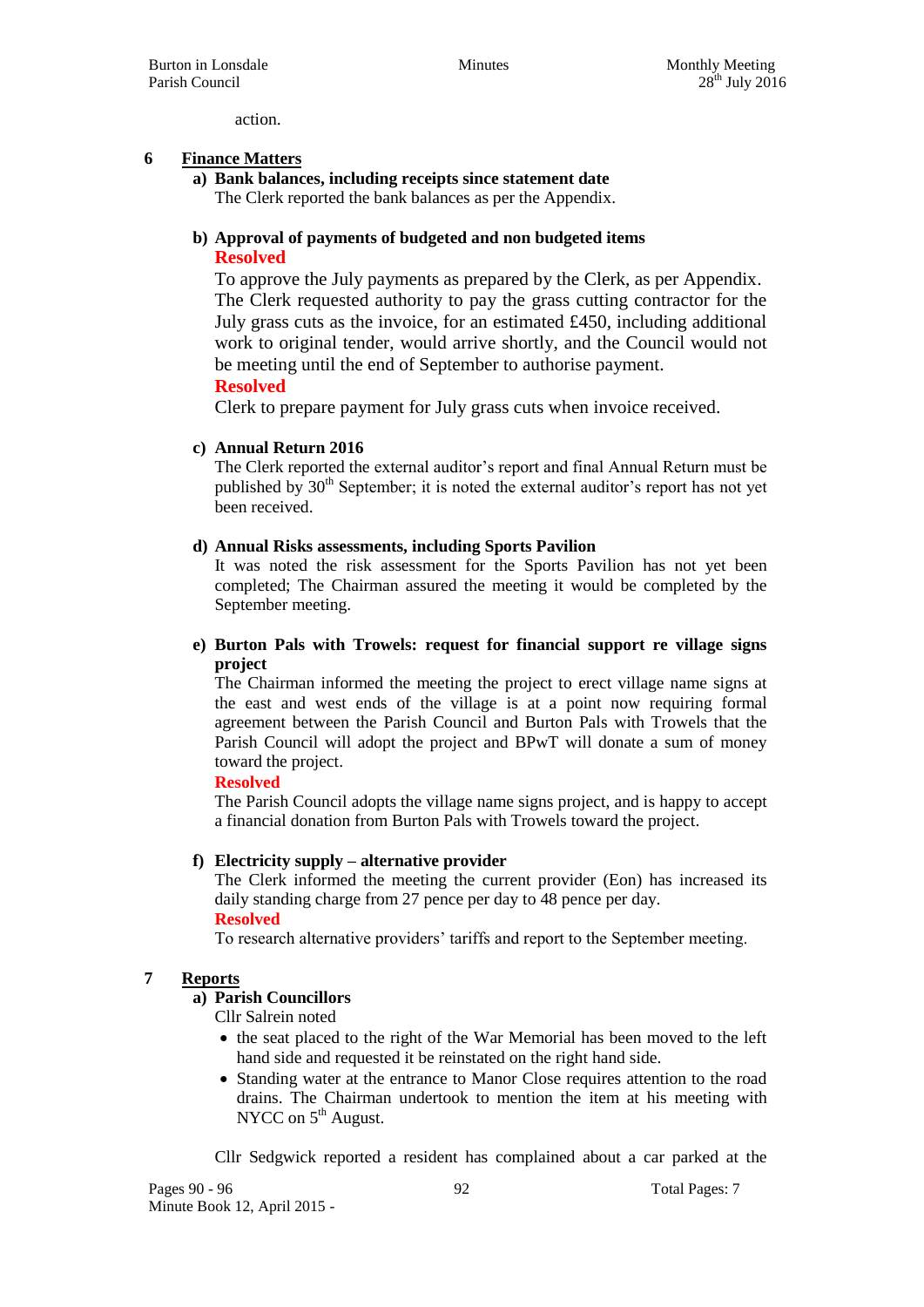entrance to Woodyard which causes pedestrians with pushchairs to walk into the road to get round the parked car.

b) **Village Hall Committee**: no report

## **c) Bentham Common Lands Charity**

The Chairman reported that a meeting with the new chair Tim Stannard of the Charity has yet to take place.

**Resolved**

Write to Mr Stannard requesting a meeting, offering to host it at Burton.

#### **d) Woodland Trust**

It was noted that new signs at the entrance to Greta Wood and at Clifford Gill have been erected, and that some cutting back of vegetation has been done in the same area.

#### **Resolved**

To ask the Woodland Trust for an on-site meeting to discuss the work and future plans for work.

## **8 Recreation Committee**

# **a) Recreation Committee meeting 12th July 2016: report**

The committee met on  $12<sup>th</sup>$  July and agreed to establish a fault recording book which will be kept at the Pavilion, available to report faults, and to be inspected at regular intervals, and actioned as soon as possible.

The Chairman has met the builder to discuss the items relating to the original build which include the west wall's cracked render, the crack between the veranda and the main part of the building, and cracked/missing render above one of the windows.

#### **b) Play Area inspection reports**

It was noted the visual inspection reports have not yet been handed to the Clerk, and will be done so by the September meeting.

#### **c) Pavilion**: bookings, maintenance, including cleaning

It was noted that, as the web site bookings system is not yet live, the Clerk and Mark Christie are recording bookings, and the Clerk is invoicing users.

## **d) Burton Community Sports Association power supply**: re-siting alongside the Pavilion.

The Chairman explained the current position and condition of Burton Community Sports' power supply box is now unsafe. BCSA has offered to make a donation toward the cost of re-siting the power supply box next to the Pavilion which would, in turn, help the Recreation Committee increase the number of parking spaces next to the Pavilion, on the Recreation Field, and requests the Parish Council to adopt this project.

#### **Resolved**

To formally adopt the project to move BCSA's existing power supply box to alongside the Pavilion and to accept its proposed financial donation toward the project.

#### **9 Maintenance Reports**

**a) Village Green, including War Memorial and tree inspection** None required; re-positioning of seat noted (see item 7b above).

#### **b) Riverside Land, including tree inspection**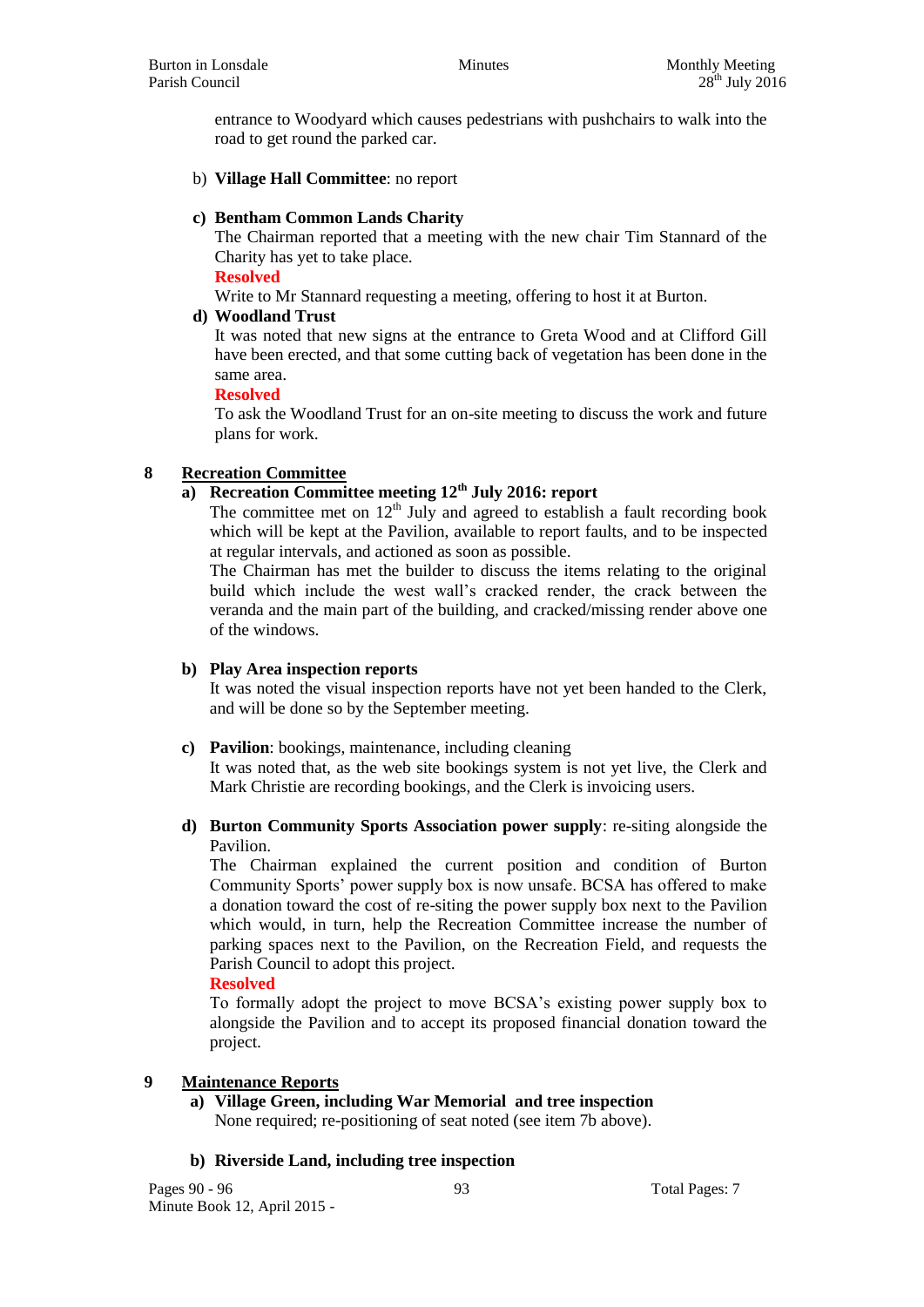It was noted that a summer time tree inspection is due, and that a visual inspection will be done before the September meeting.

## **c) Very Old and Separate Churchyard**

It was noted the annual safety inspection is now overdue, and that a date will be set shortly.

The Lych Gate to be on the September agenda.

#### **d) Street Lighting:** no report

## **e) Public benches**

Councillor Mason advised the meeting that the seats on the Village Green, whilst being of iroko wood, and treated with teak oil as recommended by the supplier, do not appear to look as good as when installed. The supplier had originally advised the seats' appearance would change over time, becoming more silver in colour.

**Resolved**

To treat the seats with Sikkens.

## **f) Public Footpaths and grass verges**

The Chairman informed the meeting that a new self-closing metal gate has replaced the very dilapidated stile on Footpath 1, between the field behind Manor Close and Mr Booth's field. The work was supervised by NYCC's Countryside Ranger; thanks are given to volunteers Messrs Gibson, Gregory and Thompson for their help installing the gate, which took just under five hours in total, in heavy rain. Similar gates will be installed as and when NYCC funds permit.

The Chairman noted such projects rely on volunteers to bring them to fruition, and highlighted the social benefits of involvement, inviting more able-bodied volunteers to become involved on an ad hoc basis, on small projects around the village.

It was noted with regret the volunteer who cut the grass on the triangle of land at the Cart Track to the river, and an adjoining section where trees were planted in 2014, near the Recreation Field, for the last 16 years, has declined to continue, as un-collected dog dirt fouls the mower which has to be cleaned down after every cut.

#### **Resolved**

To write a letter of thanks to the volunteer, acknowledging the contribution made to improving the village's environment during the past 16 years.

# **10 Items to be included by Clerk in press release**

## **Resolved**

To report the new footpath gate and the 'retirement' of the volunteer who cut the grass near the Cart Track, etc.

# **11 Date, time and venue next monthly Parish Council meeting Resolved**

The next monthly meeting will be held on Thursday September  $22<sup>nd</sup>$ , at 7.30pm in the Village Hall.

It was also noted that the Recreation Committee will be meeting on Tuesday  $30<sup>th</sup>$ August, at 7.30pm in the Pavilion.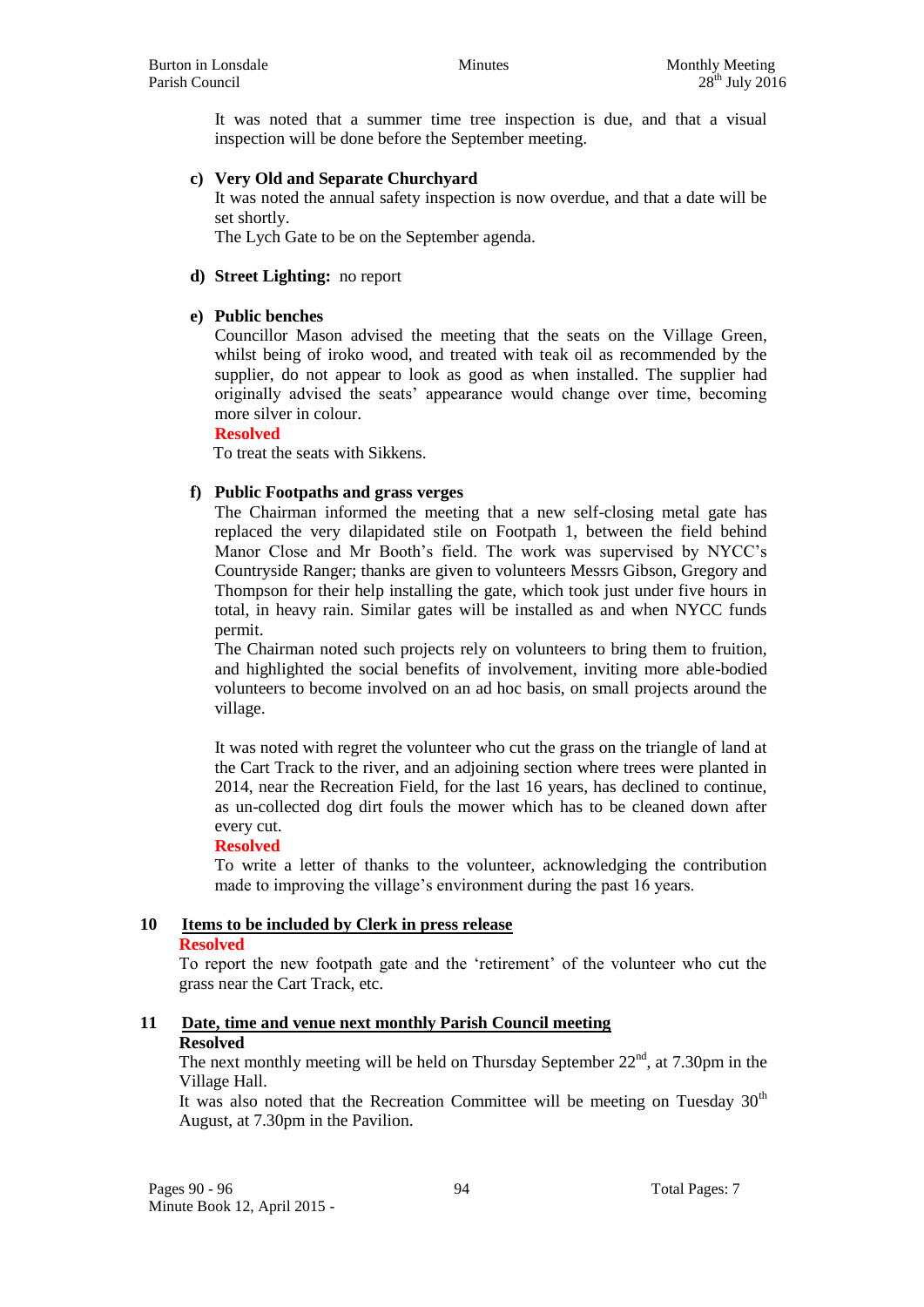The meeting closed at 8.55pm.

**Signed ............................................................... Dated .................................**